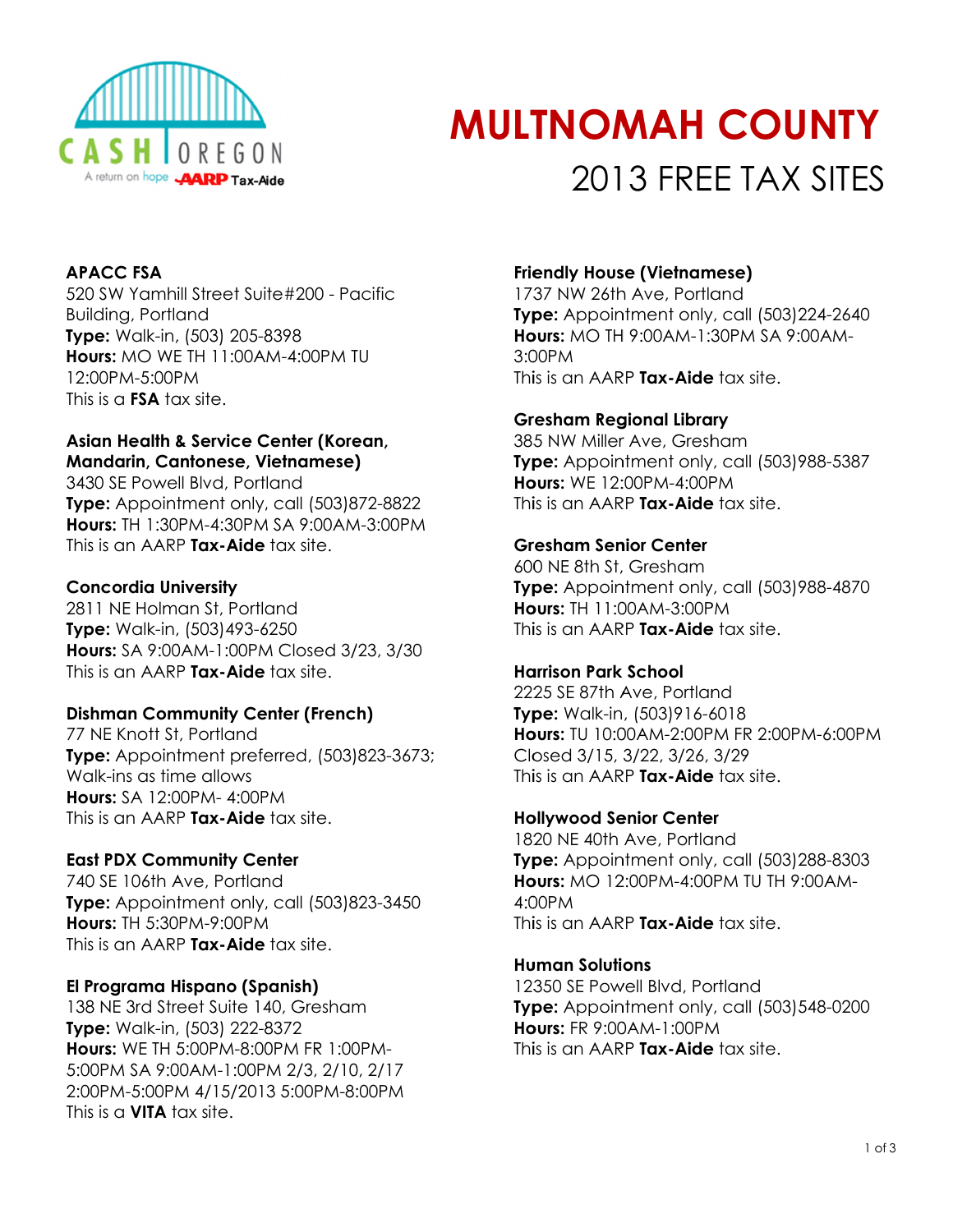

# **MULTNOMAH COUNTY** 2013 FREE TAX SITES

## **Impact Northwest- Family Center**

10055 E Burnside St, Portland Type: Appointment only, call (503)988-6000 **Hours: WE 2:00PM-7:00PM FR 9:00AM-2:00PM** This is an AARP Tax-Aide tax site.

#### **Impact NW: Seniors & Disability Services**

4610 SE Belmont St, Portland Type: Appointment only, call (503)988-6300 Hours: MO 9:00AM-1:00PM Closed 2/18, 3/25 This is an AARP Tax-Aide tax site.

## La Vang Church Vita (Vietnamese)

5404 NE Alameda Street, Portland **Type: Walk-in** Hours: MO 12:00PM-6:00PM WE 10:00AM- $4.00PM$ This is a **VITA** tax site.

## Lloyd Center Super Site CASH Oregon (Spanish)

2010 Lloyd Center, Suite 2010 Lloyd Center Mall, 3rd Floor, Portland Type: Walk-in, sign in starts 30 minutes prior to open, (503)243-7765 **Hours:** SA SU MO TU WE 9:00AM-4:00PM TH 1:00PM-8:00PM This is an AARP Tax-Aide tax site.

## **Loaves and Fishes (German)**

7710 SW 31st Ave, Portland Type: Appointment preferred, (503)244-5204 **Hours: MO WE 9:00AM-4:00PM** This is an AARP Tax-Aide tax site.

## Meso (Hindi, Chinese)

4008 NE MLK Jr. Blvd., Portland **Type: Walk-in** Hours: MO TU WE TH 11:00AM-4:00PM This is  $\alpha$  VITA and FSA tax site.

#### **Midland Branch Library**

805 SE 122nd Ave, Portland Type: Appointment only, call (503)988-5392 **Hours: FR SA 12:00PM-4:00PM** This is an AARP Tax-Aide tax site.

#### **Mt Hood Community College**

10100 NE Prescott St RM 143, Portland Type: Walk-in - (503)491-6100 Hours: SA 9:00AM-1:00PM Closed 3/23, 3/30 This is an AARP Tax-Aide tax site.

#### **Multicultural Senior Center (Japanese)**

5325 NE M L King Blvd, Portland Type: Appointment preferred, (503)988-5470 **Hours: FR 9:00AM-1:00PM** Opens Feb. 10th This is an AARP Tax-Aide tax site.

#### **Native American Youth and Family Center**

5135 NE Columbia Blvd, Portland Type: Appointment preferred, (503) 288-8177 x319; some walk-ins available **Hours: WF TH 3:30PM-7:30PM SA 9:00AM-** $12.00PM$ This is a VITA and FSA tax site.

#### **New Columbia Opportunity Center**

4610 N Trenton St, Portland Type: Appointment only, call (503)943-5645 Hours: TH 6:00PM-9:00PM This is an AARP Tax-Aide tax site.

#### **North Portland Library**

512 N Killingsworth St, Portland Type: Walk-in Hours: TH 12:30PM-5:00PM This is an AARP Tax-Aide tax site.